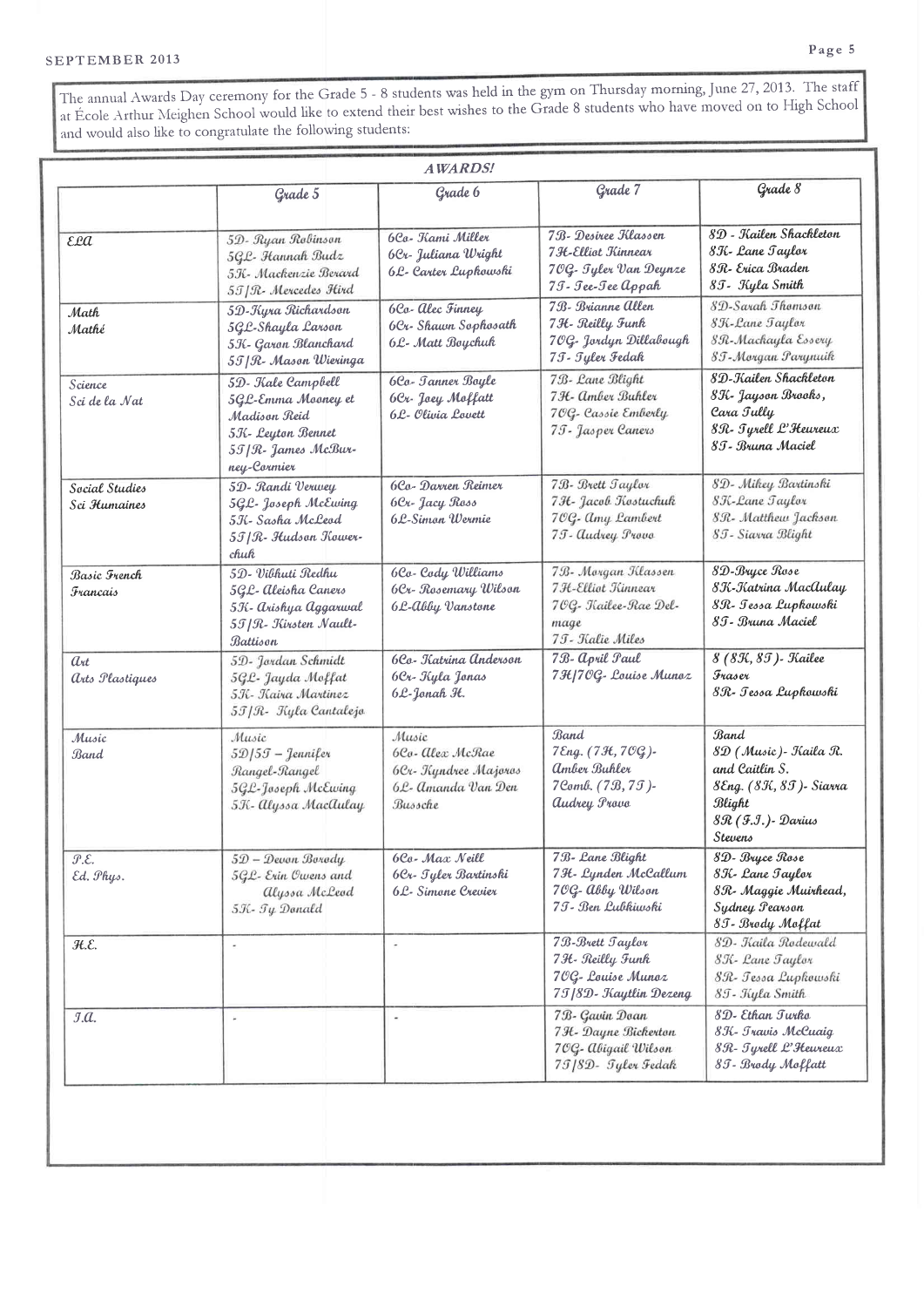Highest Academic Awards (Grade 7 and 8 only) Grade 7 Eng. Elliot Kinnear, Morgan Klassen, Megan Koroscil, Jana Laing, Louise Munoz, Lynden McCallum, abigail Wilson Grade 7 F.J. Tyler Fedak Grade 8 Eng. Mikey Bartinski, Bruna Maciel, Bryce Rose, Kailen Shackleton, Sarah *Jhomson* Grade 8 F.J. Tessa Lupkowski, Bailey McLeod Grade 7 athletes of the Year: Male: Lynden McCallum Female: Jana Laing Grade 8 athletes of the Year: Female: Sarah Thomson and Morgan Parynuik Male: Bailey McLeod and Kailen Shackleton Victoria Newham **French Immersion Award:** United *awards:* Grade 5: Erin Owens and Ainsley Chappellaz Grade 6: Jacy Ross, Hannah Bedard Grade 7: Louise Munoz, Jordyn Dillabough Grade 8: Travis McCuaig, Evan Trimble, Shaelyn Verhoeven, Erica Braden J.L.S: <u>alex Laurent</u> Sarah Thomson, Allie Nadeau Eagle award: